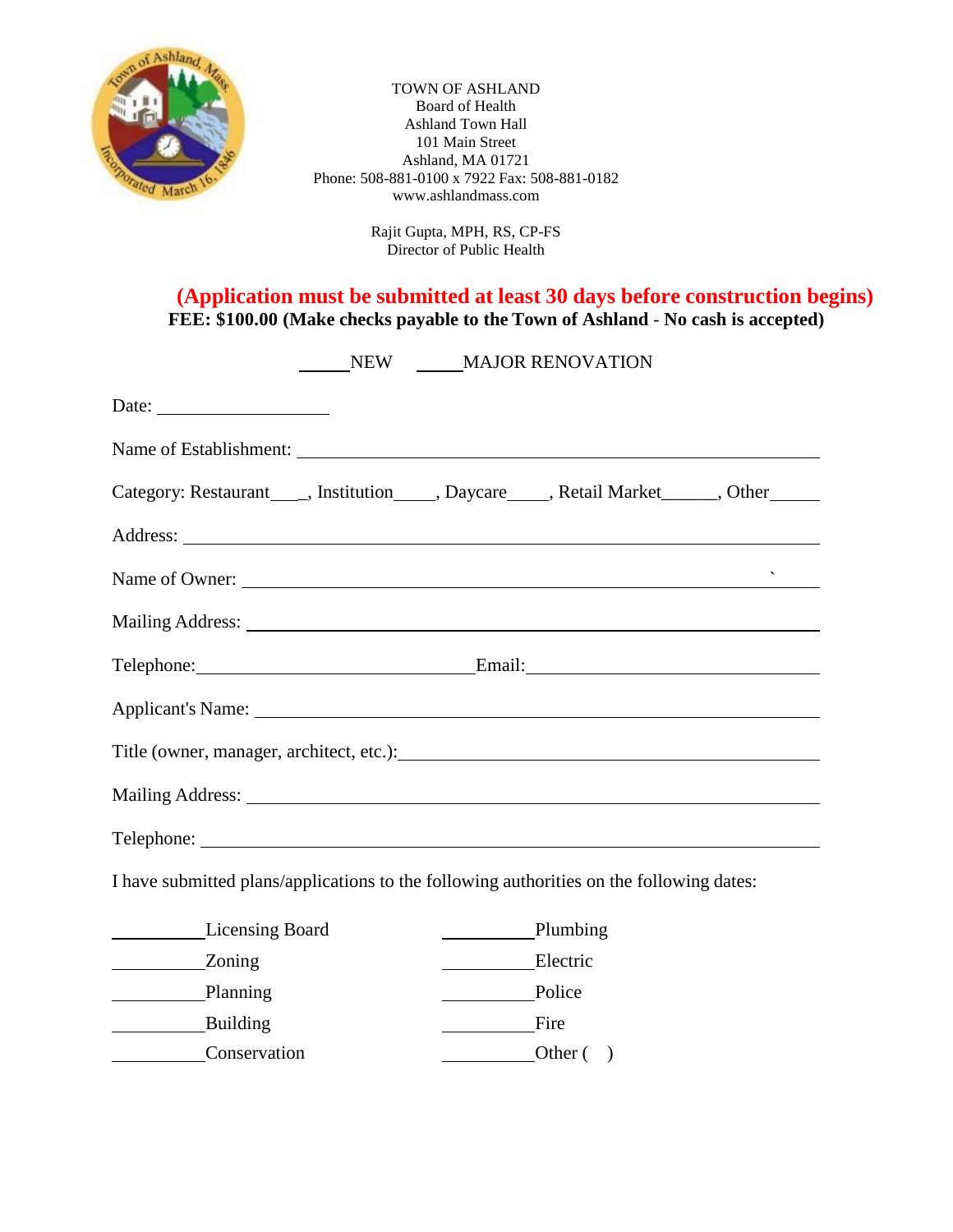| Hours of Operation:                                   |                                                                         |                     |  |  |  |
|-------------------------------------------------------|-------------------------------------------------------------------------|---------------------|--|--|--|
|                                                       |                                                                         |                     |  |  |  |
|                                                       |                                                                         |                     |  |  |  |
|                                                       |                                                                         |                     |  |  |  |
| Total Number of Seats:<br>Number of Staff:            |                                                                         |                     |  |  |  |
| (Maximum per shift)                                   |                                                                         |                     |  |  |  |
| Total Square Feet of Facility:                        |                                                                         |                     |  |  |  |
| Number of Floors on which<br>operations are conducted |                                                                         |                     |  |  |  |
| Maximum Meals to be Served:                           |                                                                         | Breakfast__________ |  |  |  |
| (approximate number)                                  |                                                                         |                     |  |  |  |
|                                                       |                                                                         |                     |  |  |  |
|                                                       |                                                                         |                     |  |  |  |
| Projected Date for Completion of Project:             |                                                                         |                     |  |  |  |
| Type of Service:<br>(check all that apply)            | Sit Down Meals ________<br>Take Out _______<br>Caterer<br>Mobile Vendor |                     |  |  |  |
|                                                       | Other $\qquad$                                                          |                     |  |  |  |
|                                                       |                                                                         |                     |  |  |  |

Please enclose the following documents:

Proposed Menu (including seasonal, off-site and banquet menus)

Manufacturer Specification sheets for each piece of equipment shown on the plan

Site plan showing location of business in building; location of building on site including alleys, streets; and location of any outside equipment (dumpsters, well, septic system - if applicable)

Plan (floor and elevations shown) drawn to scale of food establishment showing location of equipment, plumbing, electrical services and mechanical ventilation

Equipment schedule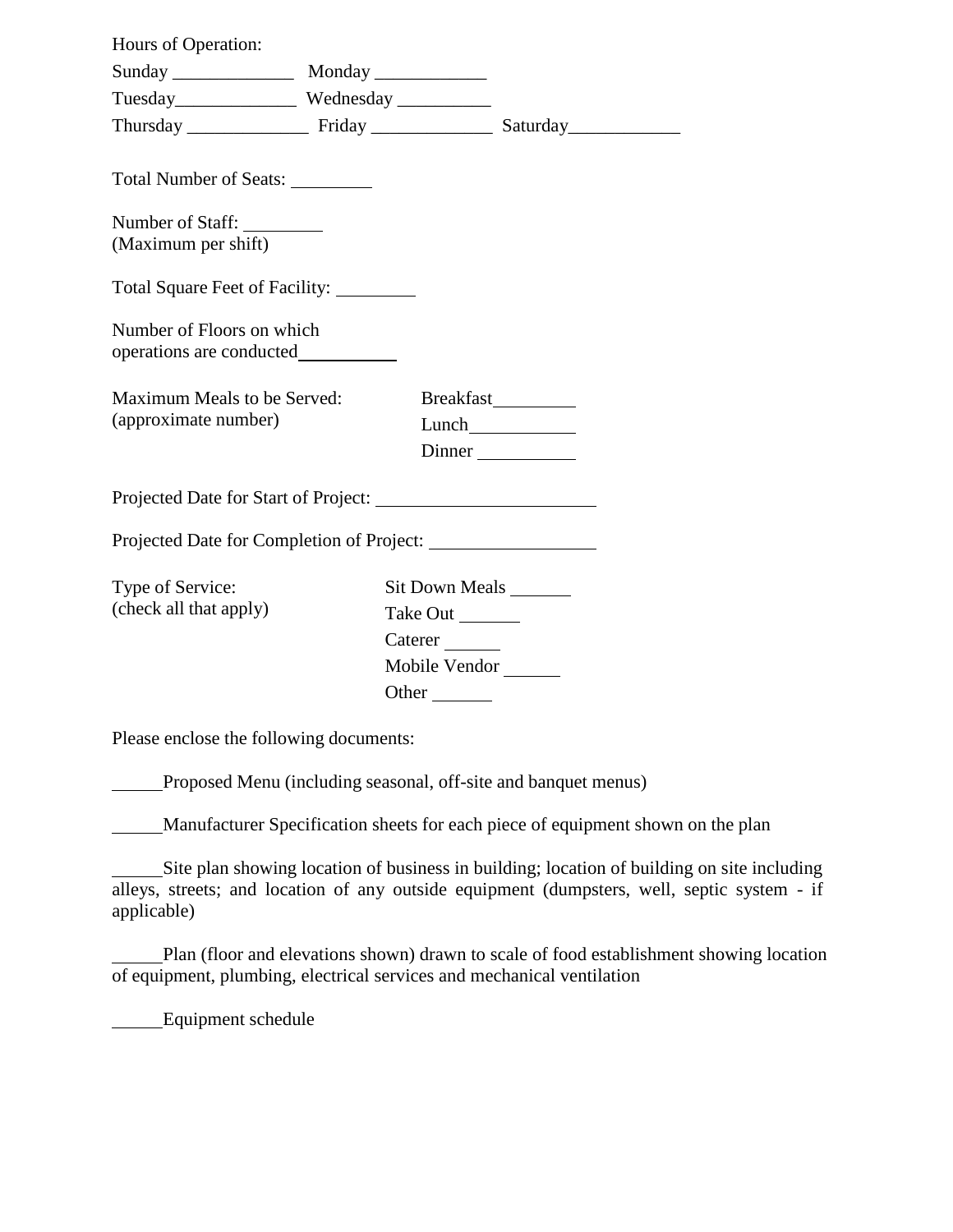#### **CONTENTS AND FORMAT OF PLANS AND SPECIFICATIONS**

1. Provide plans that are a minimum of 11 x 14 inches in size including the layout of the floor plan accurately drawn to a minimum scale of  $1/4$  inch = 1 foot. This is to allow for ease in reading plans.

2. Include: proposed menu, seating capacity, and projected daily meal volume for food service operations.

3. Show the location and elevated drawings of all food equipment. Each piece of equipment must be clearly labeled on the plan with its common name. Submit drawings of self-service hot and cold holding units with sneeze guards.

4. Designate clearly on the plan equipment for adequate rapid cooling, including ice baths and refrigeration, and for hot-holding potentially hazardous foods.

5. Label and locate separate food preparation sinks when the menu dictates to preclude contamination and cross-contamination of raw and ready-to-eat foods.

6. Clearly designate adequate hand washing lavatories for each toilet fixture and in the immediate area of food preparation.

7. Provide the room size, aisle space, space between and behind equipment and the placement of the equipment on the floor plan.

8. On the plan represent auxiliary areas such as storage rooms, garbage rooms, toilets, basements and/or cellars used for storage or food preparation. Show all features of these rooms as required by this guidance manual.

9. Include and provide specifications for:

a. Entrances, exits, loading/unloading areas and docks;

b. Complete finish schedules for each room including floors, walls, ceilings and coved juncture bases;

c. Plumbing schedule including location of floor drains, floor sinks, water supply lines, overhead waste-water lines, hot water generating equipment with capacity and recovery rate, backflow prevention, and wastewater line connections;

d. Lighting schedule with protectors;

(1) At least 110 lux (10 foot candles) at a distance of 75 cm (30 inches) above the floor, in walk-in refrigeration units and dry food storage areas and in other areas and rooms during periods of cleaning;

(2) At least 220 lux (20 foot candles):

(a) At a surface where food is provided for consumer self-service such as buffets and salad bars or where fresh produce or packaged foods are sold or offered for consumption;

(b) Inside equipment such as reach-in and under-counter refrigerators;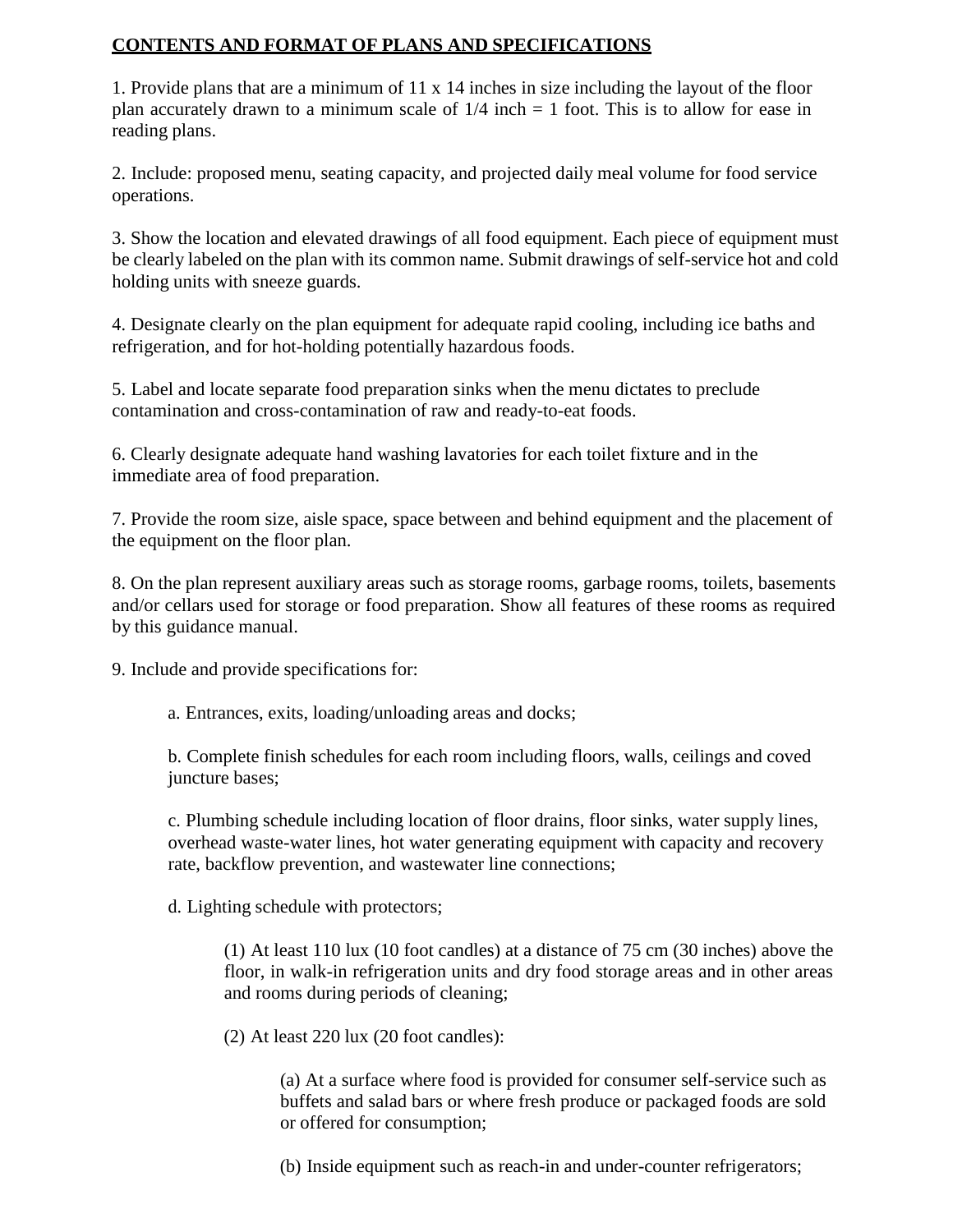(c) At a distance of 75 cm (30 inches) above the floor in areas used for hand washing, ware washing, and equipment and utensil storage, and in toilet rooms; and

(3) At least 540 lux (50 foot candles) at a surface where a food employee is working with food or working with utensils or equipment such as knives, slicers, grinders, or saws where employee safety is a factor.

e. Food Equipment schedule to include make and model numbers and listing of equipment that is certified or classified for sanitation by an ANSI accredited certificationprogram (when applicable).

f. Source of water supply and method of sewage disposal. Provide the location of these facilities and submit evidence that state and local regulations are complied with;

g. A color coded flow chart demonstrating flow patterns for: -food (receiving, storage, preparation, service); -food and dishes (portioning, transport, service); -dishes (clean, soiled, cleaning, storage); -utensil (storage, use, cleaning); -trash and garbage (service area, holding, storage);

h. Ventilation schedule for each room;

i. A mop sink or curbed cleaning facility with facilities for hanging wet mops;

j. Garbage can washing area/facility;

k. Cabinets for storing toxic chemicals;

- l. Dressing rooms, locker areas, employee rest areas, and/or coat rack as required;
- m. Completed Section 1;
- n. Site plan (plot plan)

## **FOOD PREPARATION REVIEW**

Check categories of Potentially Hazardous Foods (PHF's) to be handled, prepared and served.

| <b>CATEGORY*</b>                                                                 | <u>(YES)</u> (NO) |
|----------------------------------------------------------------------------------|-------------------|
| 1. Thin meats, poultry, fish, eggs (hamburger; sliced meats; fillets)            | ( ) ( )           |
| 2. Thick meats, whole poultry (roast beef; whole turkey, chickens, hams)         | ( ) ( )           |
| 3. Cold processed foods (salads, sandwiches, vegetables)                         | ( ) ( )           |
| 4. Hot processed foods (soups, stews, rice/noodles, gravy, chowders, casseroles) | ( ) ( )           |
| 5. Bakery goods (pies, custards, cream fillings & toppings)                      | ( ) ( )           |
| 6. Other                                                                         |                   |

\* A generic HACCP plan for each category of food may be available from the regulatory authority for reference.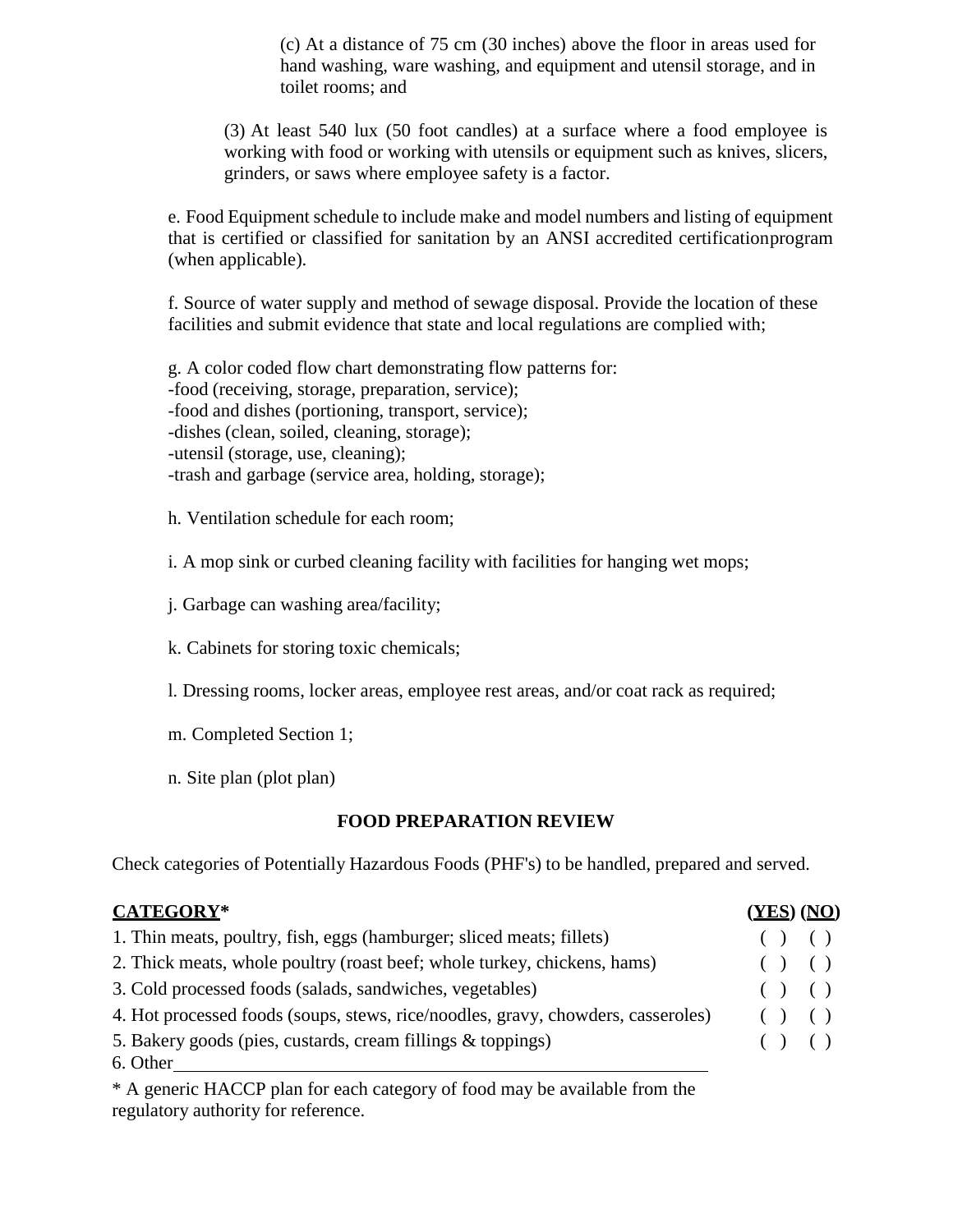## *PLEASE CIRCLE/ANSWER THE FOLLOWING QUESTIONS*

## **FOOD SUPPLIES:**

1. Are all food supplies from inspected and approved sources? YES / NO

2. What are the projected frequencies of deliveries for frozen foods \_\_\_\_\_\_\_\_\_\_\_\_ Refrigerated foods , and Dry goods

3. Provide information on the amount of space (in cubic feet) allocated for: Dry storage , Refrigerated Storage\_\_\_\_\_\_\_\_\_\_\_\_\_\_\_\_\_\_\_\_\_\_, and Frozen storage  $\qquad \qquad \ldots$ 

4. How will dry goods be stored off the floor?

## **COLD STORAGE:**

- 1. Is adequate and approved freezer and refrigeration available to store frozen foods frozen and refrigerated foods at 41°F (5°C) and below? YES / NO Provide the method used to calculate cold storage requirements.
- 2. Will raw meats, poultry and seafood be stored in the same refrigerators and freezers with cooked/ready-to-eat foods? YES / NO

the control of the control of the control of the control of the control of the control of the control of the control of the control of the control of the control of the control of the control of the control of the control

If yes, how will cross-contamination be prevented?

3. Does each refrigerator/freezer have a thermometer? YES / NO

Number of refrigeration units:

Number of freezer units:

4. Is there a bulk ice machine available? YES / NO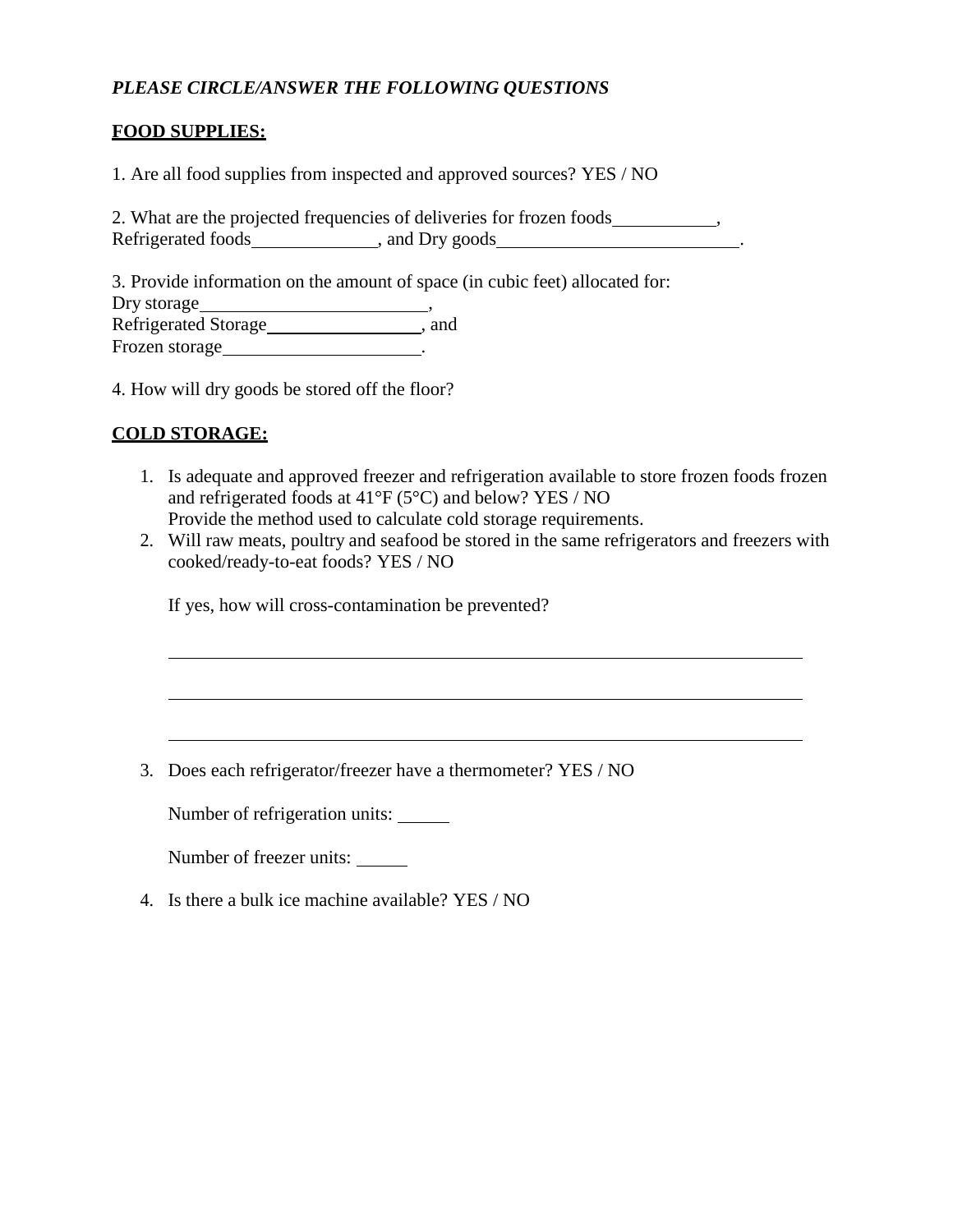## **THAWING FROZEN POTENTIALLY HAZARDOUS FOOD:**

Please indicate by checking the appropriate boxes how frozen potentially hazardous foods (PHF's) in each category will be thawed. More than one method may apply. Also, indicate where thawing will take place.

| <b>Thawing Method</b>                                 | <b>*THICK FROZEN</b><br><b>FOODS</b> | <b>*THIN FROZEN FOODS</b> |
|-------------------------------------------------------|--------------------------------------|---------------------------|
| Refrigeration                                         |                                      |                           |
| Running Water Less than<br>$70^{\circ}F(21^{\circ}C)$ |                                      |                           |
| Microwave (as part of<br>cooking process)             |                                      |                           |
| Cooked from Frozen state                              |                                      |                           |
| Other (describe)                                      |                                      |                           |

\*Frozen foods: approximately one inch or less = thin, and more than an inch = thick.

# **COOKING:**

1. Will food product thermometers be used to measure final cooking/reheating temperatures of PHF's? YES / NO

What type of temperature measuring device:

# *Minimum cooking time and temperatures of product utilizing convection and conduction heating equipment:*

| beef roasts                                                              | $130^{\circ}F(121)$<br>min)    |
|--------------------------------------------------------------------------|--------------------------------|
| solid seafood pieces                                                     | 145°F (15 sec)                 |
| other PHF's                                                              | $145^{\circ}F(15 \text{ sec})$ |
| eggs:                                                                    |                                |
|                                                                          |                                |
| Immediate service $145^{\circ}$ F (15                                    |                                |
| sec)                                                                     |                                |
| pooled* $155^{\circ}F(15 \text{ sec})$                                   |                                |
| (*pasteurized eggs must be served to a highly<br>susceptible population) |                                |
| pork                                                                     | $145^{\circ}F(15 \text{ sec})$ |
| comminuted meats/fish                                                    | $155^{\circ}F(15 \text{ sec})$ |
| poultry                                                                  | $165^{\circ}F(15 \text{ sec})$ |
| reheated PHF's                                                           | $165^{\circ}F(15 \text{ sec})$ |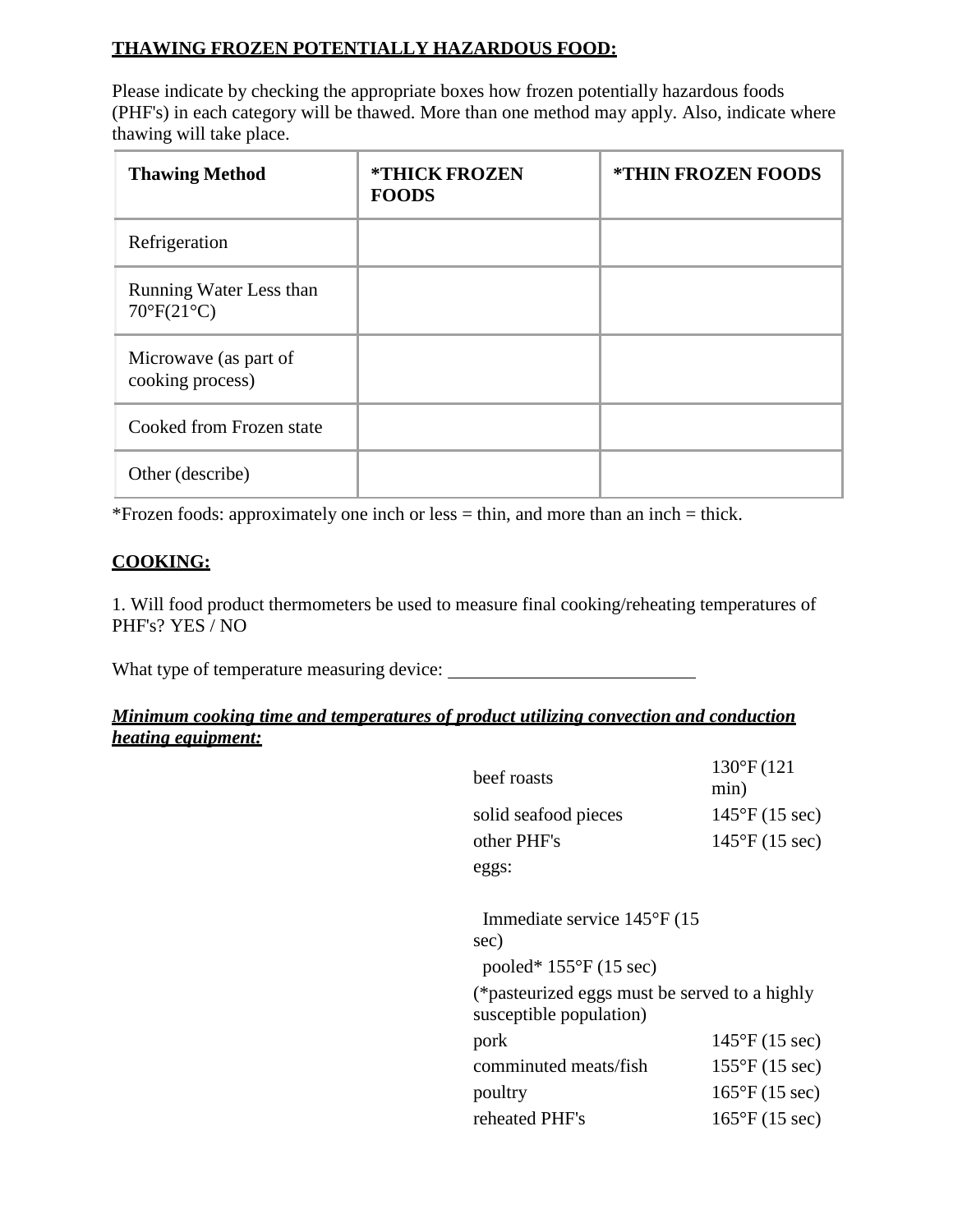2. List types of cooking equipment.

## **HOT/COLD HOLDING:**

1. How will hot PHF's be maintained at 140°F (60°C) or above during holding for service? Indicate type and number of hot holding units.

2. How will cold PHF's be maintained at 41°F (5°C) or below during holding for service? Indicate type and number of cold holding units.

## **COOLING:**

Please indicate by checking the appropriate boxes how PHF's will be cooled to  $41^{\circ}F(5^{\circ}C)$ within 6 hours (140°F to 70°F in 2 hours and 70°F to 41°F in 4 hours). Also, indicate where the cooling will take place.

| <b>COOLING</b><br><b>METHOD</b> | <b>THICK</b><br><b>MEATS</b> | <b>THIN</b><br><b>MEATS</b> | <b>THIN</b><br><b>SOUPS/</b><br><b>GRAVY</b> | <b>THICK</b><br>SOUPS/<br><b>GRAVY</b> | <b>RICE/</b><br><b>NOODLES</b> |
|---------------------------------|------------------------------|-----------------------------|----------------------------------------------|----------------------------------------|--------------------------------|
| <b>Shallow Pans</b>             |                              |                             |                                              |                                        |                                |
| Ice Baths                       |                              |                             |                                              |                                        |                                |
| Reduce<br>Volume or<br>Size     |                              |                             |                                              |                                        |                                |
| Rapid Chill                     |                              |                             |                                              |                                        |                                |
| Other<br>(describe)             |                              |                             |                                              |                                        |                                |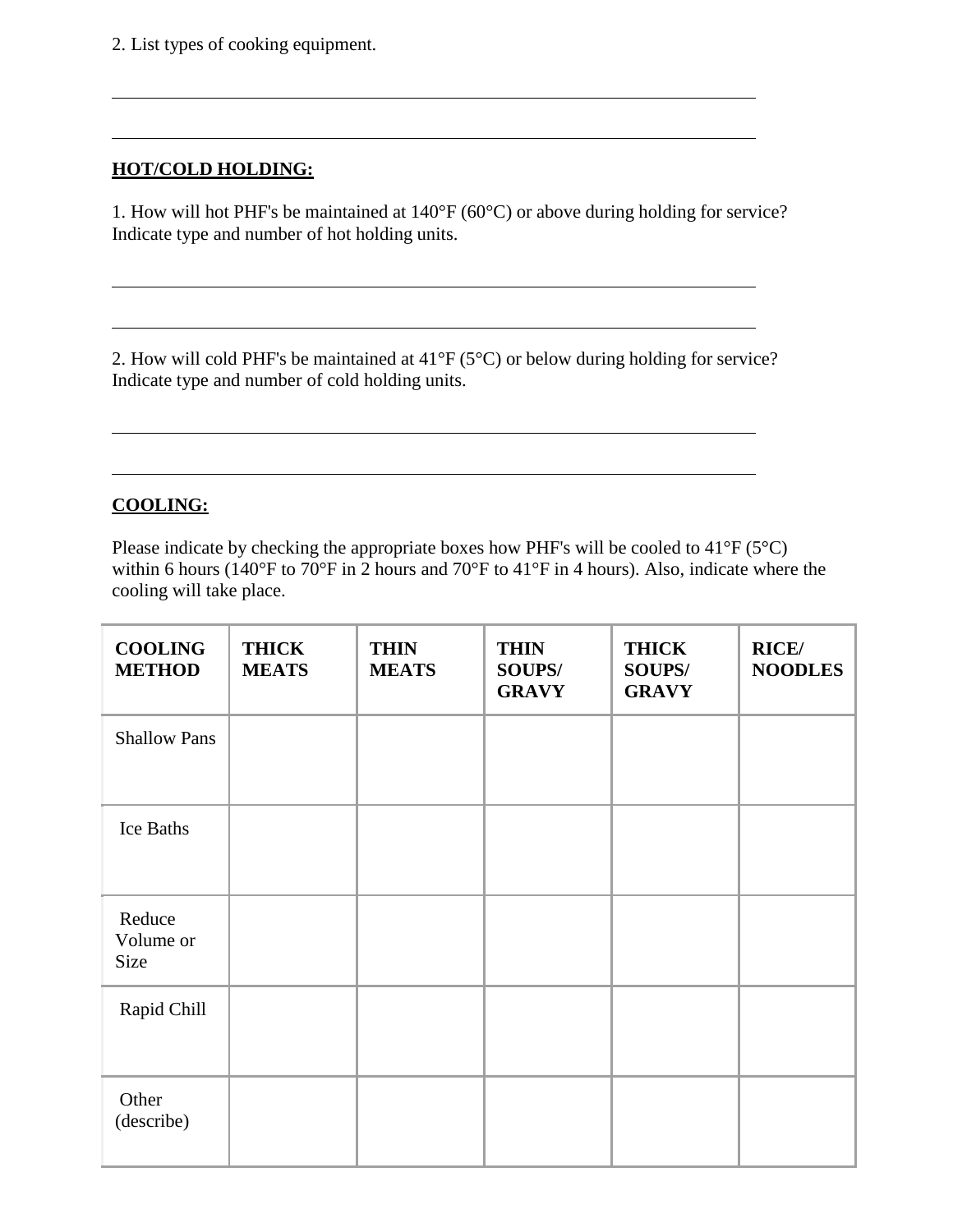#### **REHEATING:**

1. How will PHF's that are cooked, cooled, and reheated for hot holding be reheated so that all parts of the food reach a temperature of at least 165°F for 15 seconds. Indicate type and number of units used for reheating foods.

<u> 1989 - Johann Stoff, deutscher Stoffen und der Stoffen und der Stoffen und der Stoffen und der Stoffen und der</u>

2. How will reheating food to 165°F for hot holding be done rapidly and within 2 hours?

#### PREPARATION:

1. Please list categories of foods prepared more than 12 hours in advance of service.

2. Will food employees be trained in good food sanitation practices? YES / NO Method of training:

Number(s) of employees:

Dates of completion:

3. Will disposable gloves and/or utensils and/or food grade paper be used to prevent handling of ready-to-eat foods? YES / NO

4. Is there a written policy to exclude or restrict food workers who are sick or have infected cuts and lesions? YES / NO

Please describe briefly:

Will employees have paid sick leave? YES / NO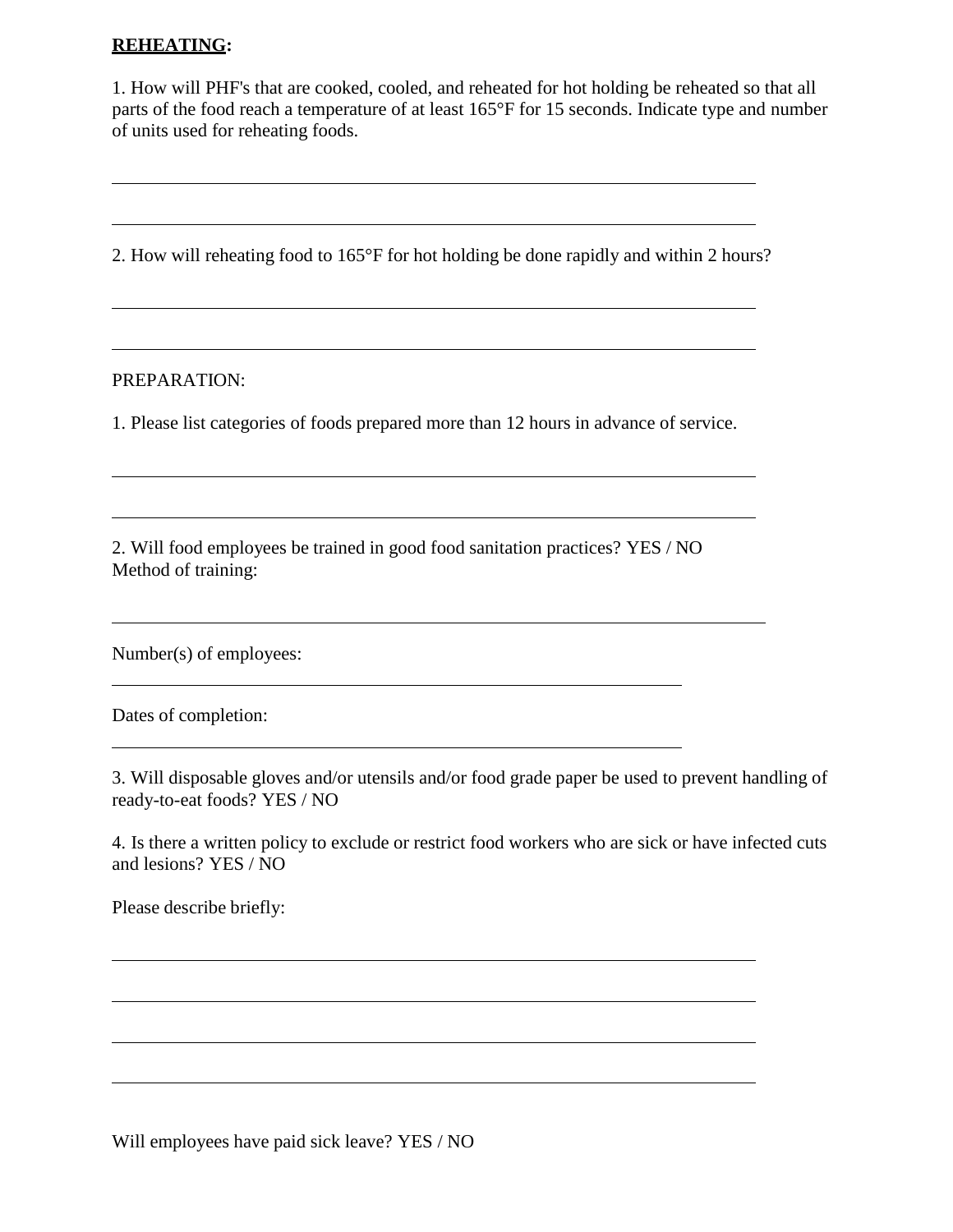5. How will cooking equipment, cutting boards, counter tops and other food contact surfaces which cannot be submerged in sinks or put through a dishwasher be sanitized?

Chemical Type:

Concentration:

Test Kit: YES / NO

6. Will ingredients for cold ready-to-eat foods such as tuna, mayonnaise and eggs for salads and sandwiches be pre-chilled before being mixed and/or assembled? YES/NO

If not, how will ready-to-eat foods be cooled to 41°F?

7. Will all produce be washed on-site prior to use? YES / NO

Is there a planned location used for washing produce? YES / NO

Describe

If not, describe the procedure for cleaning and sanitizing multiple use sinks between uses.

and the control of the control of the control of the control of the control of the control of the control of the

8. Describe the procedure used for minimizing the length of time PHF's will be kept in the temperature danger zone (41°F - 140°F) during preparation.

9. Provide a HACCP plan for specialized processing methods such as vacuum packaged food items prepared on-site or otherwise required by the regulatory authority.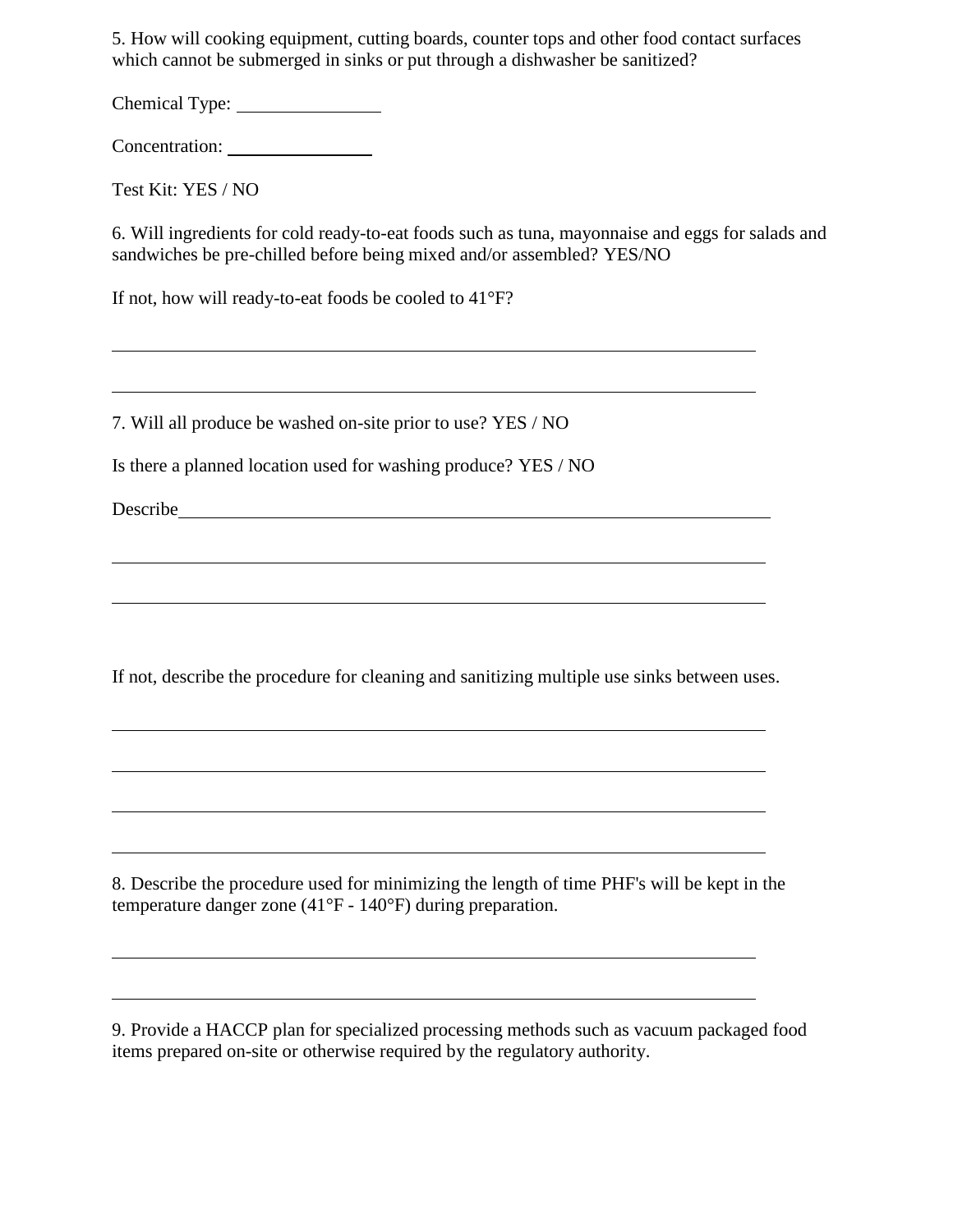10. Will the facility be serving food to a highly susceptible population? YES / NO

If yes, how will the temperature of foods is maintained while being transferred between the kitchen and service area?

# **A. FINISH SCHEDULE**

Applicant must indicate which materials (quarry tile, stainless steel, 4" plastic coved molding, etc.) will be used in the following areas.

| <b>Kitchen</b>                                         | <b>FLOOR</b> | <b>COVING</b> | <b>WALLS</b> | <b>CEILING</b> |
|--------------------------------------------------------|--------------|---------------|--------------|----------------|
| <b>Bar</b>                                             |              |               |              |                |
|                                                        |              |               |              |                |
| <b>Food Storage</b>                                    |              |               |              |                |
| <b>Other Storage</b>                                   |              |               |              |                |
| <b>Toilet Rooms</b>                                    |              |               |              |                |
| <b>Dressing</b><br><b>Rooms</b>                        |              |               |              |                |
| Garbage &<br><b>Refuse Storage</b>                     |              |               |              |                |
| <b>Mop Service</b><br><b>Basin Area</b>                |              |               |              |                |
| <b>Ware washing</b>                                    |              |               |              |                |
| <b>Area</b>                                            |              |               |              |                |
| <b>Walk-in</b><br><b>Refrigerators</b><br>and Freezers |              |               |              |                |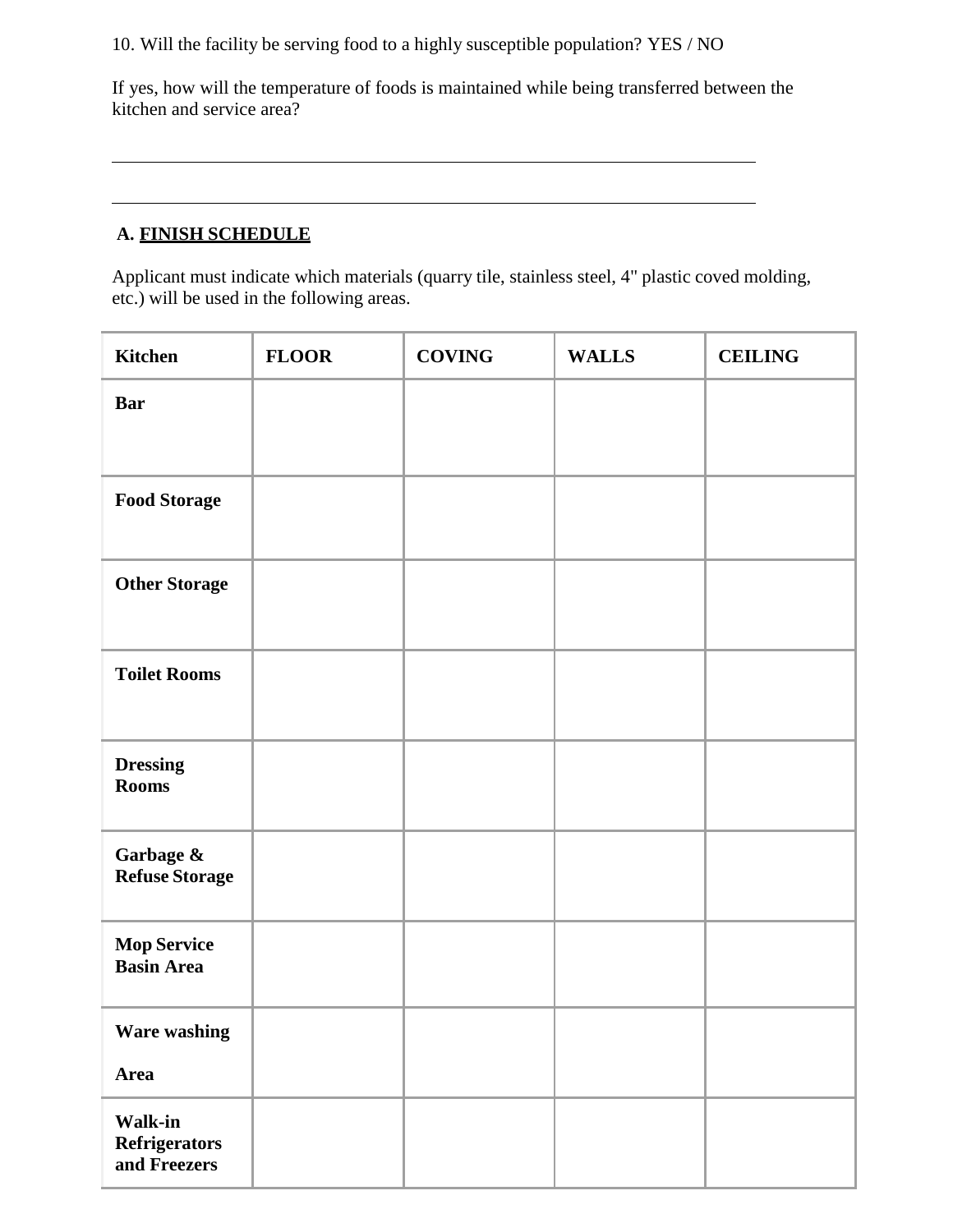## **B. INSECT AND RODENT CONTROL**

*APPLICANT: Please check appropriate boxes.*

|                                                                                                                                                                                                                                                                                                                                                                                                                                             | Y<br>$\overline{\mathrm{E}}$ | N<br>$\overline{O}$                                   | N<br>A |
|---------------------------------------------------------------------------------------------------------------------------------------------------------------------------------------------------------------------------------------------------------------------------------------------------------------------------------------------------------------------------------------------------------------------------------------------|------------------------------|-------------------------------------------------------|--------|
| 1. Will all outside doors be self-closing and rodent proof?                                                                                                                                                                                                                                                                                                                                                                                 |                              | ( ) ( ) ( )                                           |        |
| 2. Are screen doors provided on all entrances left open to the outside?                                                                                                                                                                                                                                                                                                                                                                     |                              | ( ) ( ) ( )                                           |        |
| 3. Do all openable windows have a minimum #16 mesh screening?                                                                                                                                                                                                                                                                                                                                                                               |                              | ( ) ( ) ( )                                           |        |
| 4. Is the placement of electrocution devices identified on the plan?                                                                                                                                                                                                                                                                                                                                                                        |                              | ( ) ( ) ( )                                           |        |
| 5. Will all pipes & electrical conduit chases be sealed; ventilation systems exhaust<br>and intakes protected?                                                                                                                                                                                                                                                                                                                              |                              | ( ) ( ) ( )                                           |        |
| 6. Is area around building clear of unnecessary brush, litter, boxes and other<br>harborage?                                                                                                                                                                                                                                                                                                                                                |                              | ( ) ( ) ( )                                           |        |
| 7. Will air curtains be used? If yes, where?                                                                                                                                                                                                                                                                                                                                                                                                |                              | ( ) ( ) ( )                                           |        |
| <b>C. GARBAGE AND REFUSE</b><br><b>Inside</b>                                                                                                                                                                                                                                                                                                                                                                                               |                              | $\Leftrightarrow$ $\Leftrightarrow$ $\Leftrightarrow$ |        |
| 8. Do all containers have lids?                                                                                                                                                                                                                                                                                                                                                                                                             |                              | () () ()                                              |        |
| 9. Will refuse be stored inside?                                                                                                                                                                                                                                                                                                                                                                                                            |                              | () () ()                                              |        |
| If so, where? $\frac{1}{\sqrt{1-\frac{1}{2}} \cdot \frac{1}{\sqrt{1-\frac{1}{2}} \cdot \frac{1}{\sqrt{1-\frac{1}{2}} \cdot \frac{1}{\sqrt{1-\frac{1}{2}} \cdot \frac{1}{\sqrt{1-\frac{1}{2}} \cdot \frac{1}{\sqrt{1-\frac{1}{2}} \cdot \frac{1}{\sqrt{1-\frac{1}{2}} \cdot \frac{1}{\sqrt{1-\frac{1}{2}} \cdot \frac{1}{\sqrt{1-\frac{1}{2}} \cdot \frac{1}{\sqrt{1-\frac{1}{2}} \cdot \frac{1}{\sqrt{1-\frac{1}{2}} \cdot \frac{1}{\sqrt{$ |                              | $\Leftrightarrow$ $\Leftrightarrow$ $\Leftrightarrow$ |        |
| 10. Is there an area designated for garbage can or floor mat cleaning?                                                                                                                                                                                                                                                                                                                                                                      |                              | () () ()                                              |        |
| <b>Outside</b>                                                                                                                                                                                                                                                                                                                                                                                                                              |                              |                                                       |        |
| 11. Will a dumpster be used?                                                                                                                                                                                                                                                                                                                                                                                                                |                              | ()()()                                                |        |
| Number<br>Size                                                                                                                                                                                                                                                                                                                                                                                                                              |                              |                                                       |        |
|                                                                                                                                                                                                                                                                                                                                                                                                                                             |                              |                                                       |        |
| Contractor                                                                                                                                                                                                                                                                                                                                                                                                                                  |                              |                                                       |        |
| 12. Will a compactor be used?                                                                                                                                                                                                                                                                                                                                                                                                               |                              |                                                       |        |
| Number<br>Size<br>Size                                                                                                                                                                                                                                                                                                                                                                                                                      |                              |                                                       |        |
| Frequency of pick up ______________                                                                                                                                                                                                                                                                                                                                                                                                         |                              | ()()()                                                |        |
| Contractor                                                                                                                                                                                                                                                                                                                                                                                                                                  |                              |                                                       |        |
| 13. Will garbage cans be stored outside?                                                                                                                                                                                                                                                                                                                                                                                                    |                              | () () ()                                              |        |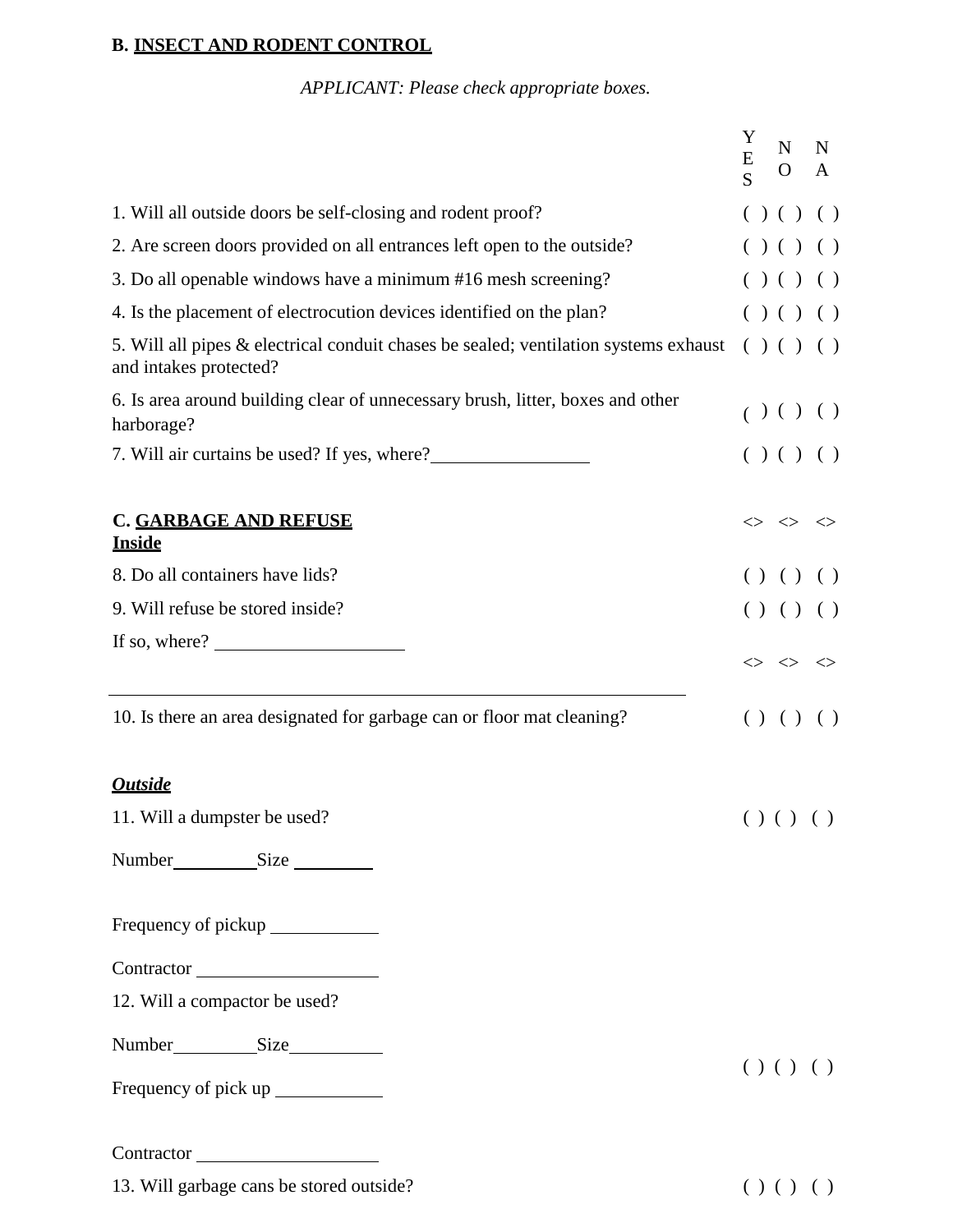15. Describe location of grease storage receptacle

16. Is there an area to store recycled containers? ( ) ( ) ( )

Indicate what materials are required to be recycled;

- ( ) Glass
- ( ) Metal
- ( ) Paper
- ( ) Cardboard
- ( ) Plastic

17. Is there any area to store returnable damaged goods? ( ) ( ) ( )

# **D. PLUMBING CONNECTIONS**

|                          | <b>AIR</b><br><b>GAP</b> | <b>AIR</b><br><b>BREAK</b> | *INTEGRAL<br><b>TRAP</b> | $*$ "P"<br><b>TRAP</b> | <b>VACUUM</b><br><b>BREAKER</b> | <b>CONDENSATE</b><br><b>PUMP</b> |
|--------------------------|--------------------------|----------------------------|--------------------------|------------------------|---------------------------------|----------------------------------|
| 18. Toilet               |                          |                            |                          |                        |                                 |                                  |
| 19. Urinals              |                          |                            |                          |                        |                                 |                                  |
| 20.<br><b>Dishwasher</b> |                          |                            |                          |                        |                                 |                                  |
|                          |                          |                            |                          |                        |                                 |                                  |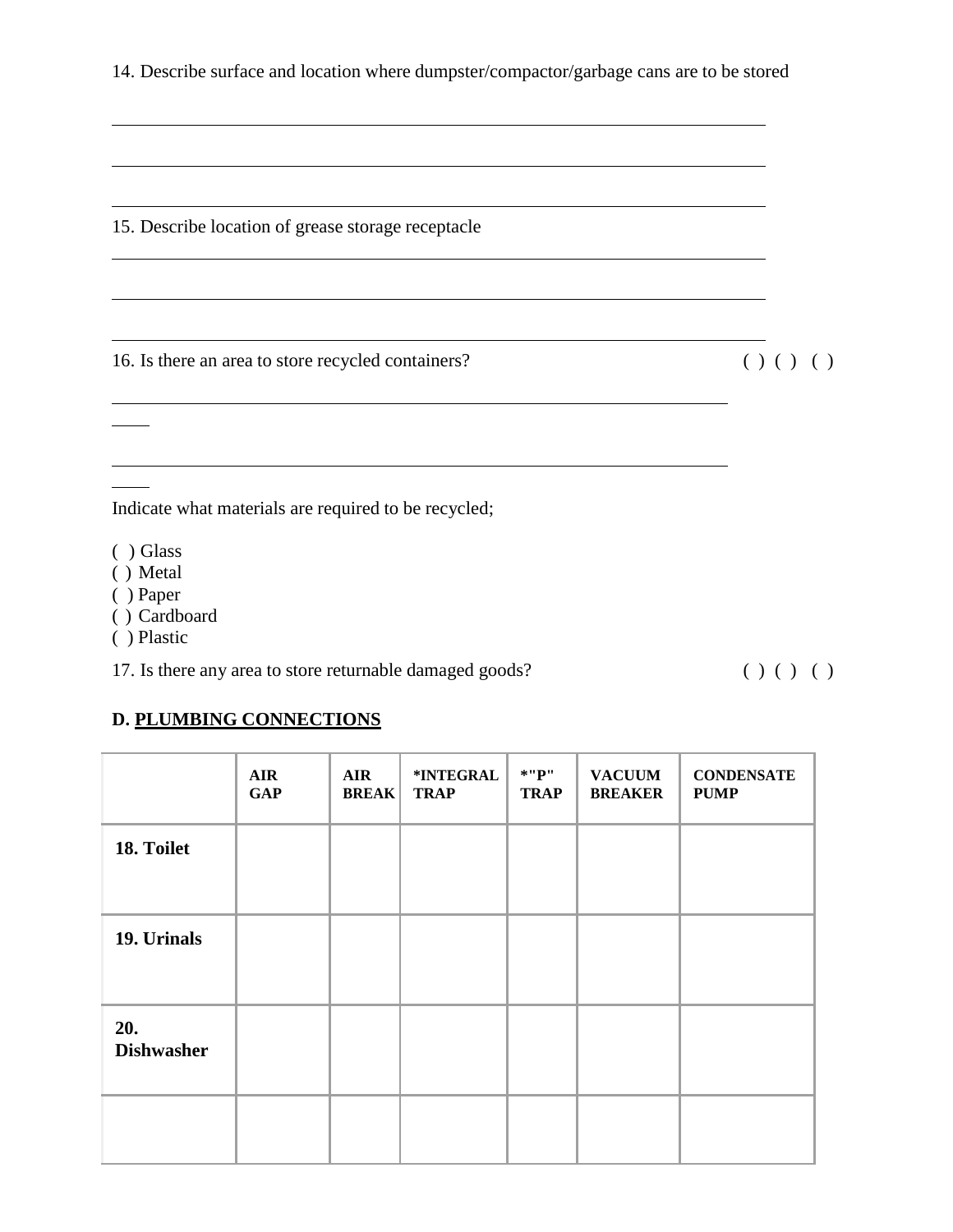| 21. Garbage<br><b>Grinder</b>                  |  |  |  |
|------------------------------------------------|--|--|--|
| 22. Ice machines                               |  |  |  |
| 23. Ice storage bin                            |  |  |  |
| <b>24. Sinks</b>                               |  |  |  |
| a. Mop                                         |  |  |  |
| b. Janitor                                     |  |  |  |
| c. Hand wash                                   |  |  |  |
| d. 3-Compartment                               |  |  |  |
| e. 2-Compartment                               |  |  |  |
| f. 1-Compartment                               |  |  |  |
| g. Water<br><b>Station</b>                     |  |  |  |
| 25. Steamtables                                |  |  |  |
| 26. Dipperwells                                |  |  |  |
| 27. Refrigeration<br>condensate/drain<br>lines |  |  |  |
| <b>28. Hose</b><br>connection                  |  |  |  |
| 29. Potatopeeler                               |  |  |  |
|                                                |  |  |  |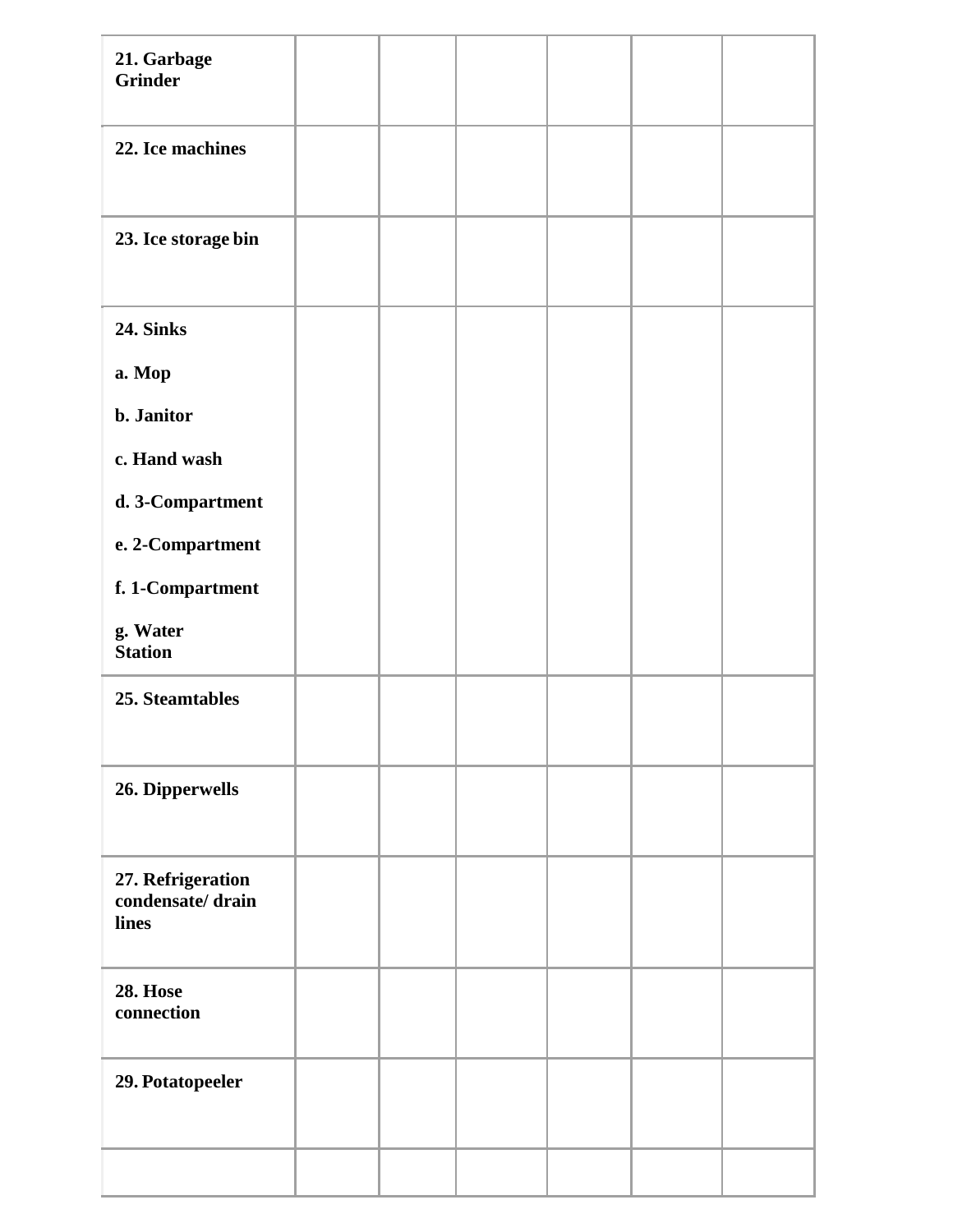| <b>30. Beverage<br/>Dispenser<br/>w/carbonator</b> |  |  |  |
|----------------------------------------------------|--|--|--|
| 31. Other                                          |  |  |  |

**\* TRAP:** A fitting or device which provides a liquid seal to prevent the emission of sewer gases without materially affecting the flow of sewage or waste water through it. An integral trap is one that is built directly into the fixture, e.g., a toilet fixture. A ?P? trap is a fixture trap that provides a liquid seal in the shape of the letter ?P.? Full ?S? traps are prohibited.

32. Are floor drains provided & easily cleanable, if so, indicate location:

# **E. WATER SUPPLY**

33. Is water supply public ( ) or private ( )?

34. If private, has source been approved? YES ( ) NO ( ) PENDING ( )

Please attach copy of written approval and/or permit.

35. Is ice made on premises ( ) or purchased commercially ( )?

If made on premise, are specifications for the ice machine provided? YES ( ) NO ( )

Describe provision for ice scoop storage:

Provide location of ice maker or bagging operation

36. What is the capacity of the hot water generator?

37. Is the hot water generator sufficient for the needs of the establishment? Provide calculations for necessary hot water (see Part 5 & Part 9 Under Section III in this manual)

38. Is there a water treatment device? YES ( ) NO ( )

If yes, how will the device be inspected  $&$  serviced?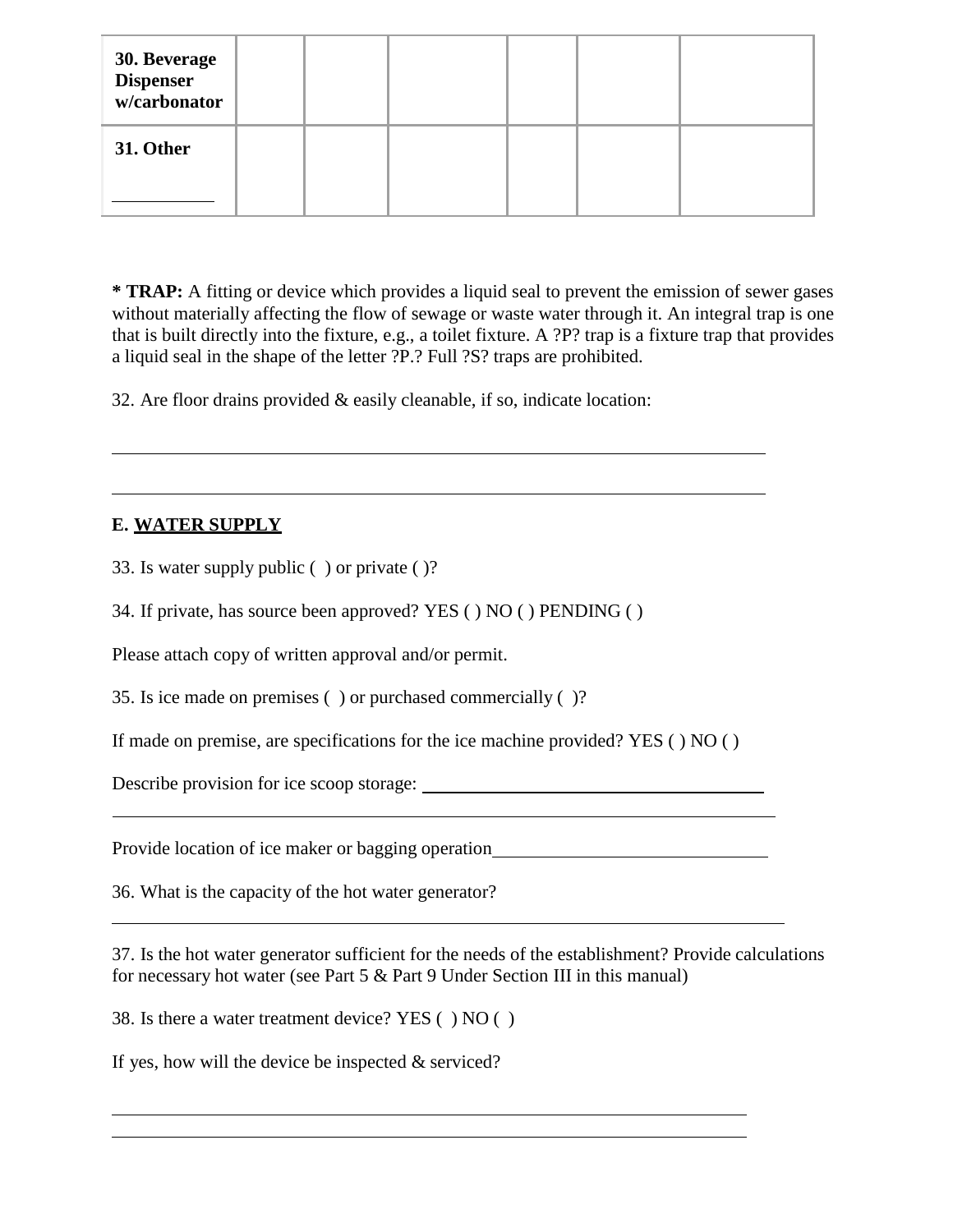39. How are backflow prevention devices inspected & serviced?

#### **F. SEWAGE DISPOSAL**

40. Is building connected to a municipal sewer? YES ( ) NO ( )

41. If no, is private disposal system approved? YES ( ) NO ( ) PENDING ( )

Please attach copy of written approval and/or permit.

42. Are grease traps provided? YES ( ) NO ( )

If so, where?

Provide schedule for cleaning & maintenance

#### **G. DRESSING ROOMS**

43. Are dressing rooms provided? YES ( ) NO ( )

44. Describe storage facilities for employees' personal belongings (i.e., purse, coats, boots, umbrellas, etc.)

#### **H. GENERAL**

45. Are insecticides/rodenticides stored separately from cleaning & sanitizing agents?

 $YES( ) NO( )$ 

Indicate location:

46. Are all toxics for use on the premise or for retail sale (this includes personal medications), stored away from food preparation and storage areas? YES ( ) NO ( )

47. Are all containers of toxics including sanitizing spray bottles clearly labeled?

 $YES( ) NO( )$ 

48. Will linens be laundered on site? YES ( ) NO ( )

If yes, what will be laundered and where?

If no, how will linens be cleaned?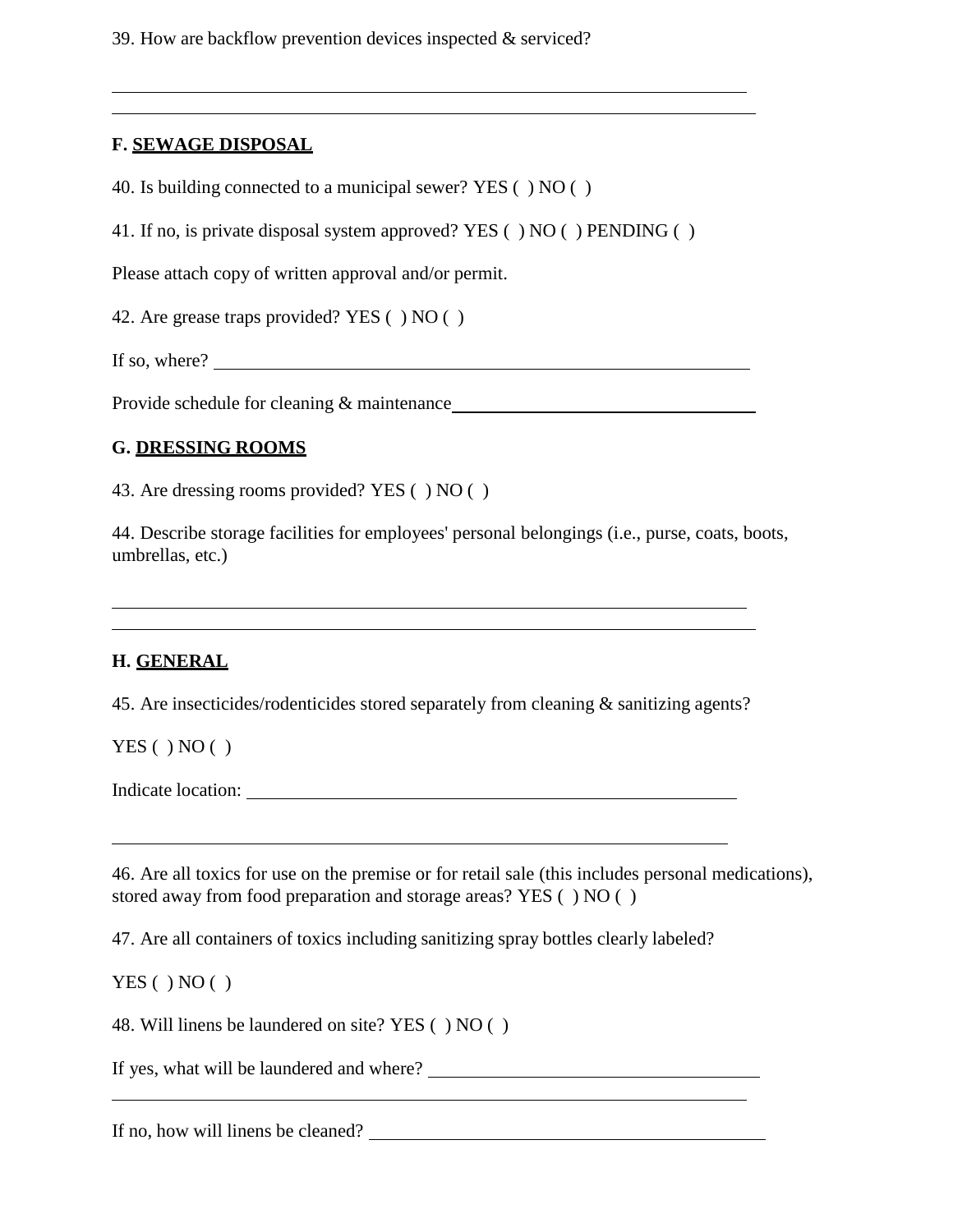49. Is a laundry dryer available? YES ( ) NO ( )

50. Location of clean linen storage:

51. Location of dirty linen storage:

52. Are containers constructed of safe materials to store bulk food products? YES ( ) NO ( )

<u> 1989 - Andrea Stadt Britain, amerikansk politik (\* 1958)</u>

Indicate type:

53. Indicate all areas where exhaust hoods are installed:

| <b>LOCATION</b> | <b>FILTERS &amp;/OR</b><br><b>EXTRACTION</b><br><b>DEVICES</b> | <b>SQUARE</b><br><b>FEET</b> | <b>FIRE</b><br><b>PROTECTION</b> | <b>AIR</b><br><b>CAPACITY</b><br><b>CFM</b> | <b>AIR</b><br><b>MAKEUP</b><br><b>CFM</b> |
|-----------------|----------------------------------------------------------------|------------------------------|----------------------------------|---------------------------------------------|-------------------------------------------|
|                 |                                                                |                              |                                  |                                             |                                           |
|                 |                                                                |                              |                                  |                                             |                                           |
|                 |                                                                |                              |                                  |                                             |                                           |
|                 |                                                                |                              |                                  |                                             |                                           |
|                 |                                                                |                              |                                  |                                             |                                           |

54. How is each listed ventilation hood system cleaned?

#### **I. SINKS**

55. Is a mop sink present? YES ( ) NO ( )

If no, please describe facility for cleaning of mops and other equipment: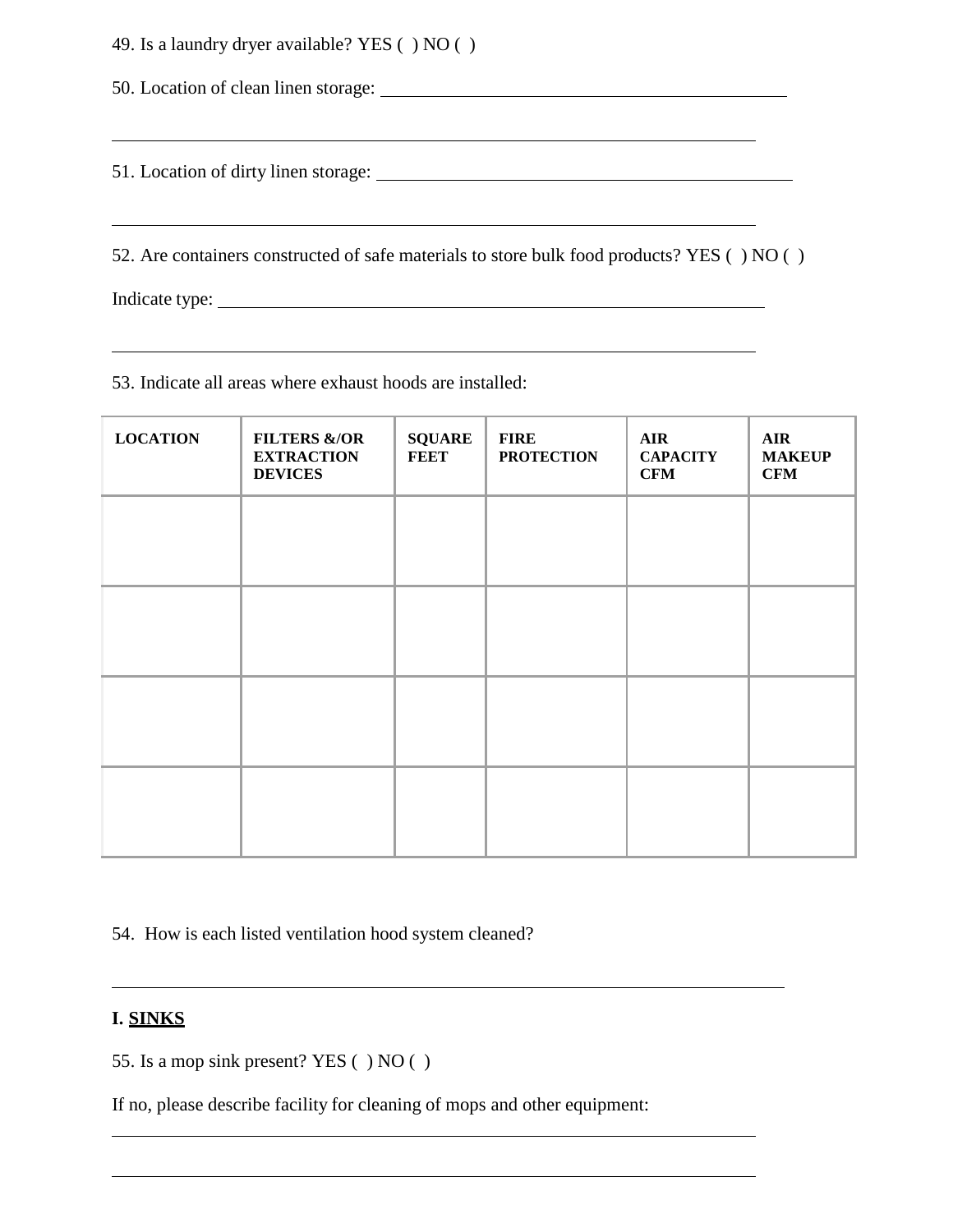56. If the menu dictates, is a food preparation sink present? YES ( ) NO ( )

# **J. DISHWASHING FACILITIES**

57. Will sinks or a dishwasher be used for ware washing?

Dishwasher ( ) Two compartment sink ( ) Three compartment sink ( )

58. Dishwasher

Type of sanitization used:

Hot water (temp. provided) Booster heater Chemical type

Is ventilation provided? YES ( ) NO ( )

59. Do all dish machines have templates with operating instructions? YES ( ) NO ( )

60. Do all dish machines have temperature/pressure gauges as required that are accurately working? YES ( ) NO ( )

61. Does the largest pot and pan fit into each compartment of the pot sink? YES ( ) NO ( )

If no, what is the procedure for manual cleaning and sanitizing?

62. Are there drain boards on both ends of the pot sink?

 $YES()NO()$ 

63. What type of sanitizer is used?

| Chlorine         | $($ ) |
|------------------|-------|
| Iodine           | ( )   |
| Quaternary       | ( )   |
| ammonium         | $($ ) |
| <b>Hot Water</b> | 0     |
| Other            |       |

64. Are test papers and/or kits available for checking sanitizer concentration? YES ( ) NO ( )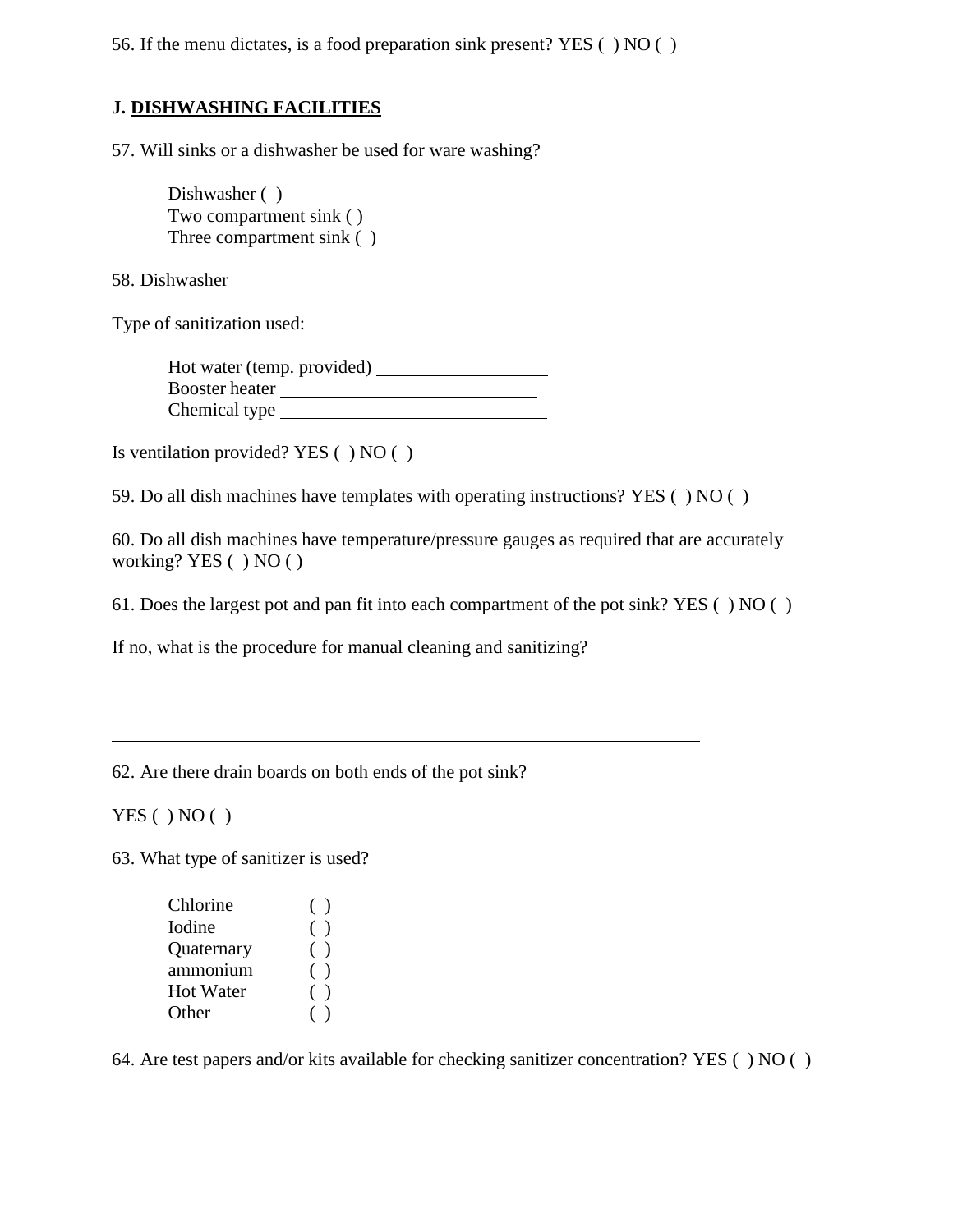## **K. HANDWASHING/TOILET FACILITIES**

65. Is there a hand washing sink in each food preparation and ware washing area? YES ( ) NO ( )

66. Do all hand washing sinks, including those in the restrooms, have a mixing valve or combination faucet? YES ( ) NO ( )

67. Do self-closing metering faucets provide a flow of water for at least 15 seconds without the need to reactivate the faucet? YES ( ) NO ( )

68. Is hand cleanser available at all hand washing sinks? YES ( ) NO ( )

69. Are hand drying facilities (paper towels, air blowers, etc.) available at all hand washing sinks? YES ( ) NO ( )

70. Are covered waste receptacles available in each restroom? YES ( ) NO ( )

71. Is hot and cold running water under pressure available at each hand washing sink? YES ( )  $NO( )$ 

72. Are all toilet room doors self-closing? YES ( ) NO ( )

73. Are all toilet rooms equipped with adequate ventilation? YES ( ) NO ( )

74. Is a hand washing sign posted in each employee restroom? YES ( ) NO ( )

# **L. SMALL EQUIPMENT REQUIREMENTS**

75. Please specify the number, location, and types of each of the following:

| Other |
|-------|